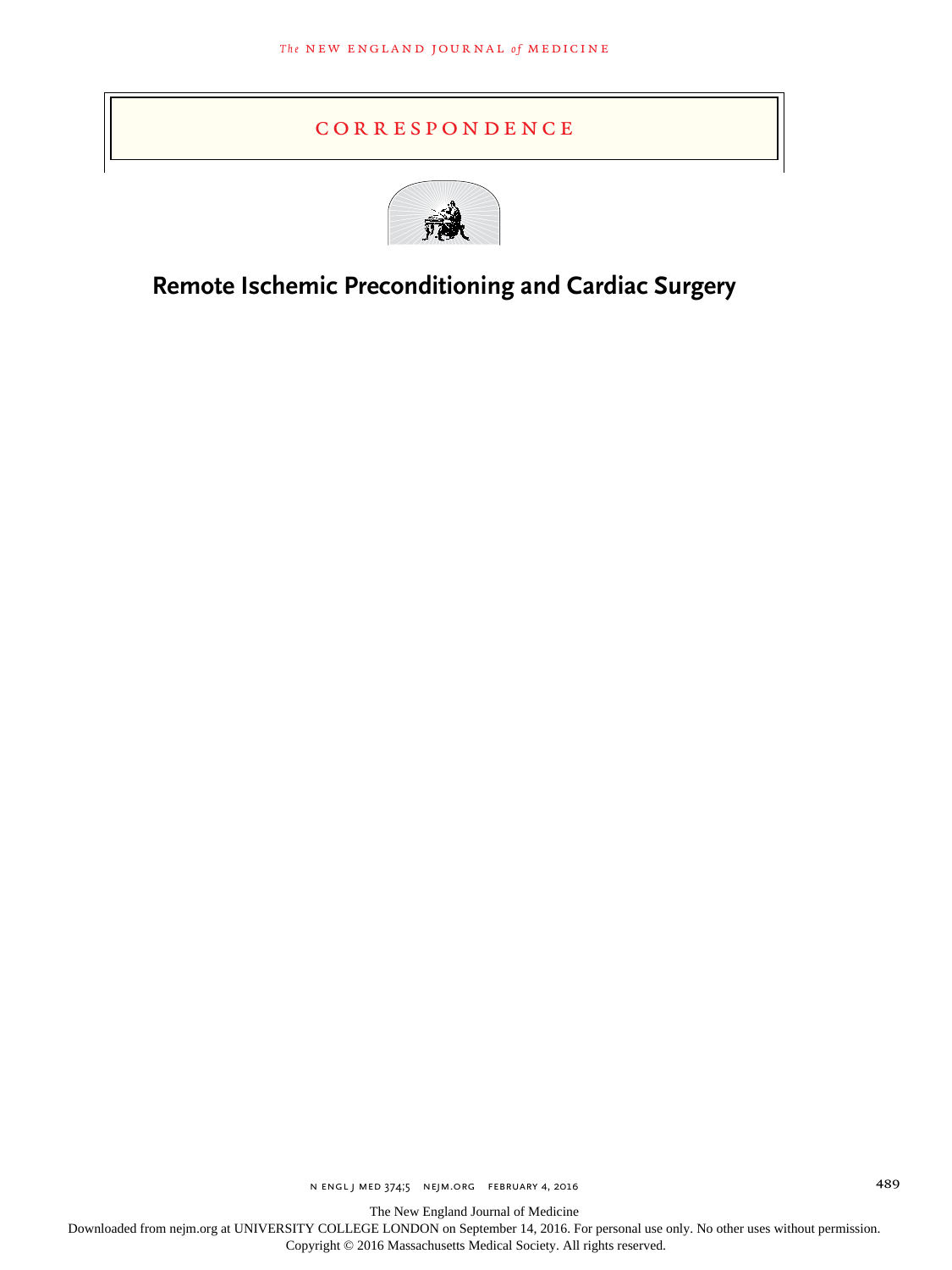## **The NEW ENGLAND JOURNAL of MEDICINE**

The New England Journal of Medicine

Downloaded from nejm.org at UNIVERSITY COLLEGE LONDON on September 14, 2016. For personal use only. No other uses without permission.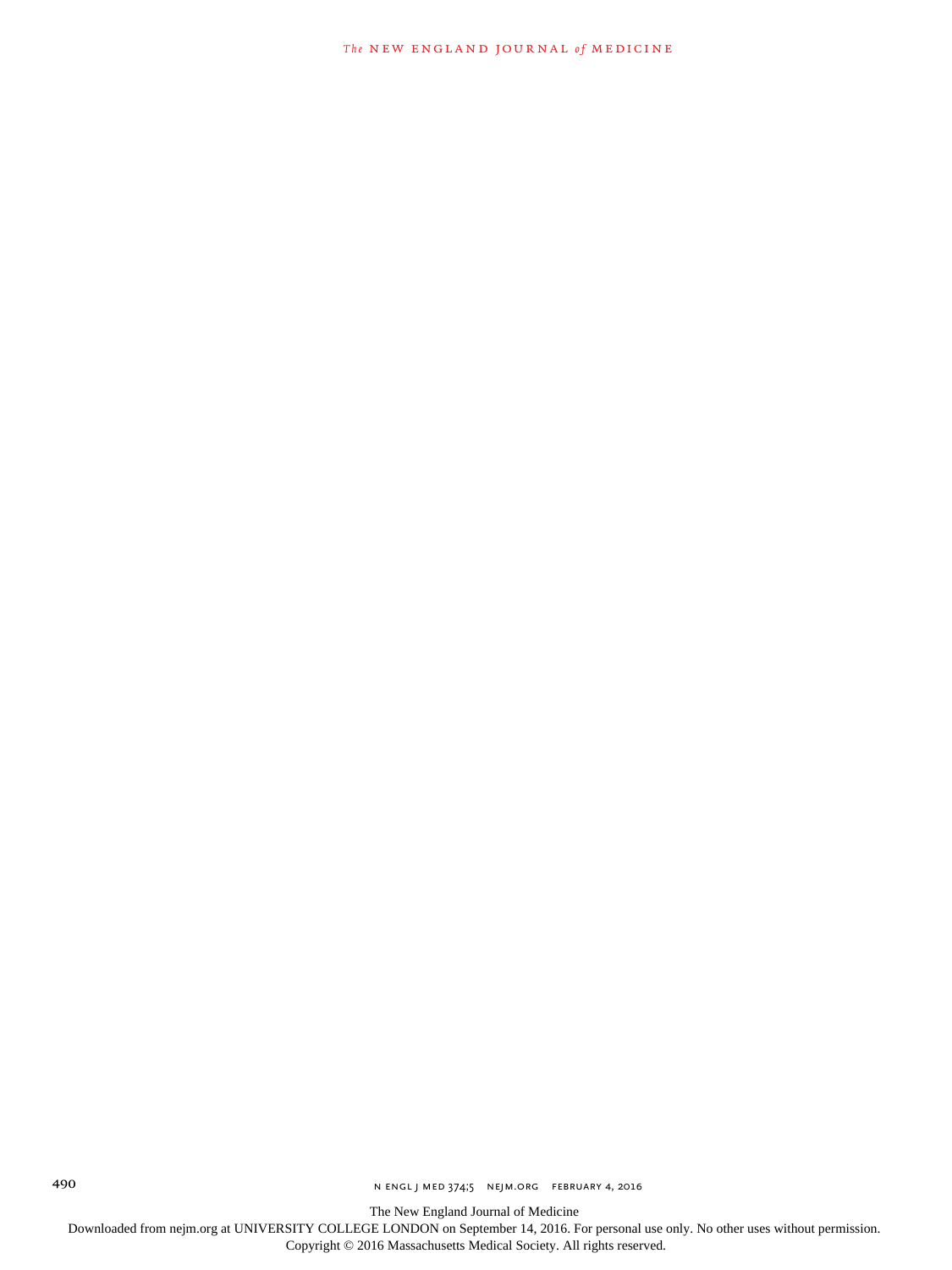**Dr. Hausenloy and colleagues reply:** Landoni et al. and Wagner et al. suggest that the use of propofol or opioids, respectively, may have contributed to the failure of RIPC to improve clinical outcomes after cardiac surgery. Although we cannot rule out this possibility, the current data are not conclusive. The evidence that RIPC may be less effective with the use of propofol is limited to two small clinical studies.<sup>1,2</sup> In several experimental studies, propofol itself has been reported to confer cardioprotection; one of these studies used a clinically relevant porcine model of cardiopulmonary bypass surgery.3 Furthermore, there is no clear relationship between propofol use and the cardioprotective efficacy of RIPC. Several clinical studies show RIPC cardioprotection despite the presence of propofol, and others show no benefit with RIPC, even without the use of

The New England Journal of Medicine

Downloaded from nejm.org at UNIVERSITY COLLEGE LONDON on September 14, 2016. For personal use only. No other uses without permission.